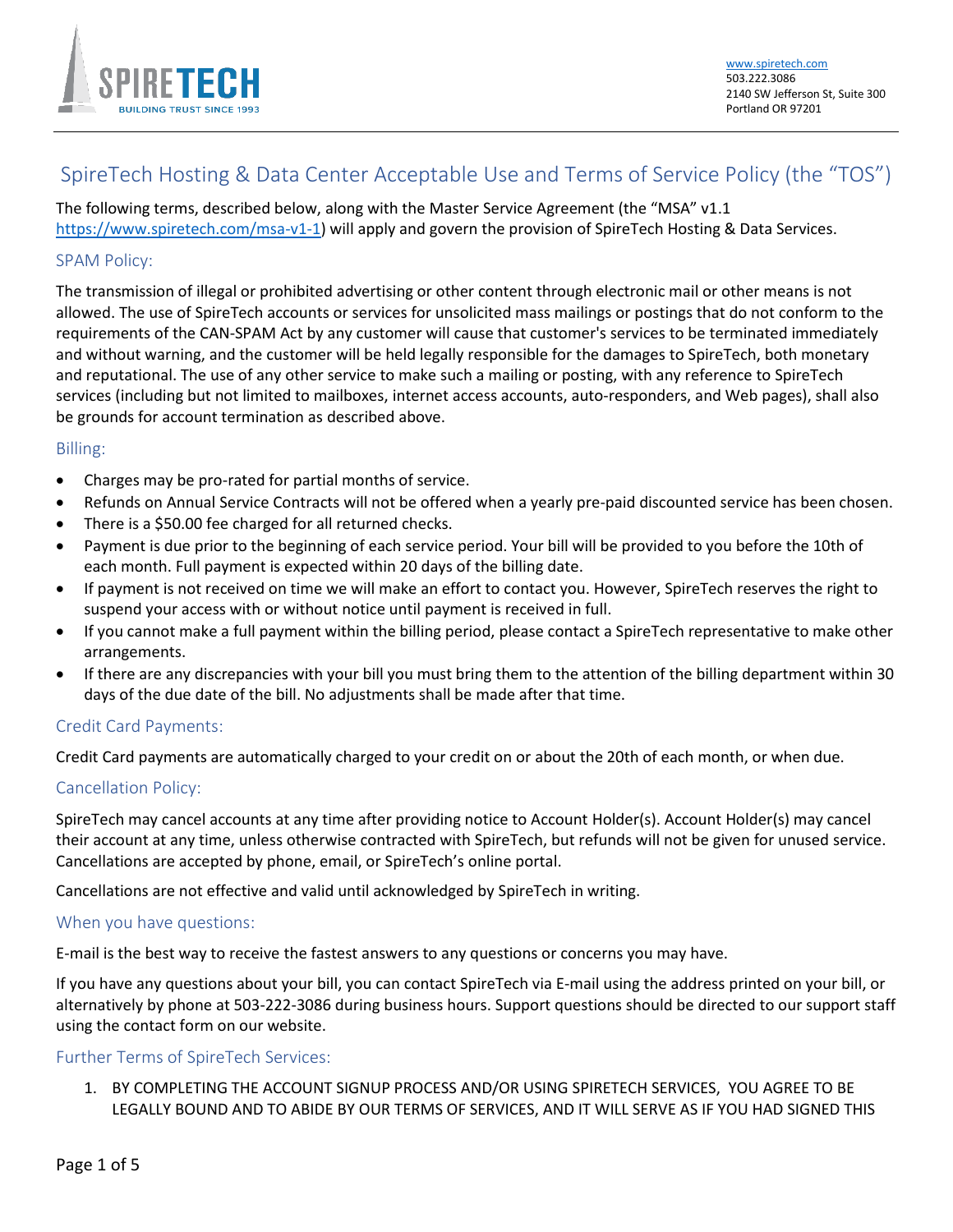

AGREEMENT. If you do not wish to be bound by our TOS, you may not continue to use SPIRETECH Services. In such a case, you should immediately terminate your account and are prohibited from using SPIRETECH Services.

- 2. SpireTech may modify the MSA and/or the TOS at any time and in any manner. Any modification is effective immediately upon either a posting on the SPIRETECH Services website, and/or distributing by electronic mail or conventional mail. If any modification to the TOS is unacceptable, you may immediately terminate your Account. YOUR CONTINUED USE OF THE SPIRETECH SERVICES FOLLOWING MODIFICATION TO THE TOS OR MSA SHALL BE CONCLUSIVELY DEEMED AS ACCEPTANCE OF SUCH MODIFICATION.
- 3. Connect Charges. Account Holder is responsible for all charges (e.g.,Software, equipment and internet services) associated with connecting to the SPIRETECH Services.
- 4. Equipment. Account Holder is responsible for obtaining or providing all software and hardware necessary to obtain access to SPIRETECH Services. In the event that customer equipment is located on SpireTech's premises, the equipment may be permanently removed by the customer only upon 30-days notice, and only after all payments owed to SPIRETECH by the customer have been paid in full. All equipment brought into or removed from SPIRETECH premises must be authorized and logged by SPIRETECH staff.
- 5. Registration. ACCOUNT HOLDER CERTIFIES TO SPIRETECH THAT THE ACCOUNT HOLDER IS AT LEAST EIGHTEEN (18) YEARS OF AGE OR THAT THE ACCOUNT HOLDER IS A LEGALLY VALID, CURRENTLY REGISTERED, CORPORATION. IF THE ACCOUNT HOLDER IS A CORPORATION THE ACCOUNT HOLDER CERTIFIES THAT ALL USERS OF THE ACCOUNT SHALL BE OVER THE AGE OF EIGHTEEN (18). A minor's parent or legal guardian may authorize a minor's use of Account Holder's account under adult supervision, however the Account Holder agrees to assume any and all liabilities resulting from minor's use. THE ACCOUNT HOLDER AGREES TO PROVIDE SPIRETECH WITH ACCURATE, COMPLETE, AND UPDATED INFORMATION REQUIRED BY THE REGISTRATION TO THE SPIRETECH SERVICES ("Account Holder Registration Data"), including Account Holder's legal name, address, telephone number(s), and applicable payment data (i.e., credit card number and expiration date or checking account information). Account Holder agrees to notify SpireTech within thirty (30) days of any changes in the Account Holder Registration Data. Failure to comply fully with this provision may result in immediate suspension or termination of your right to use the SPIRETECH Services. SpireTech may, at its discretion, enter into special billing arrangements with employers and other entities.
- 6. Accounts/Charges/Payment.
	- a. Accounts. The TOS applies to all accounts associated with Account Holder. Each Account Holder is responsible for all activities and charges resulting from use of Account Holder's Account(s) by any person, and for ensuring full compliance with the TOS by all users of his/her Account(s). SPIRETECH Account(s) may not be transferred without prior written approval from SpireTech, subject to any limits established by SpireTech.
	- b. Passwords. Upon your enrollment as an Account Holder, you will be given a unique password. Account Holder is responsible for maintaining the confidentiality of his/her password and is liable for any harm resulting from disclosing or allowing disclosure of any password. In the event of a breach of security, Account Holder will remain liable for any unauthorized use of the SPIRETECH Service until Account Holder notifies SpireTech by calling 1-503-222-3086. SPIRETECH will attempt to the best of its ability to notify Account Holders of the need to change their password if there is a breach in security from unauthorized "hacking" into the system.
	- c. Payment. Current rates for using the SPIRETECH Service may be obtained by calling SPIRETECH Inc. at 1- 503-222-3086. All payments are due in advance by the first day of the month. If SpireTech does not receive the full amount of Account Holder's SPIRETECH Service account balance within thirty (30) days of invoice date, an additional 1.5% (or the highest amount allowed by law, whichever is lower) per month late charge will be added to Account Holder's bill and shall be due and payable. Account Holder shall also be liable for all attorney and collection fees arising from SpireTech's efforts to collect any unpaid balance of Account Holder's Account(s). Accounts which are overdue may be terminated without notice.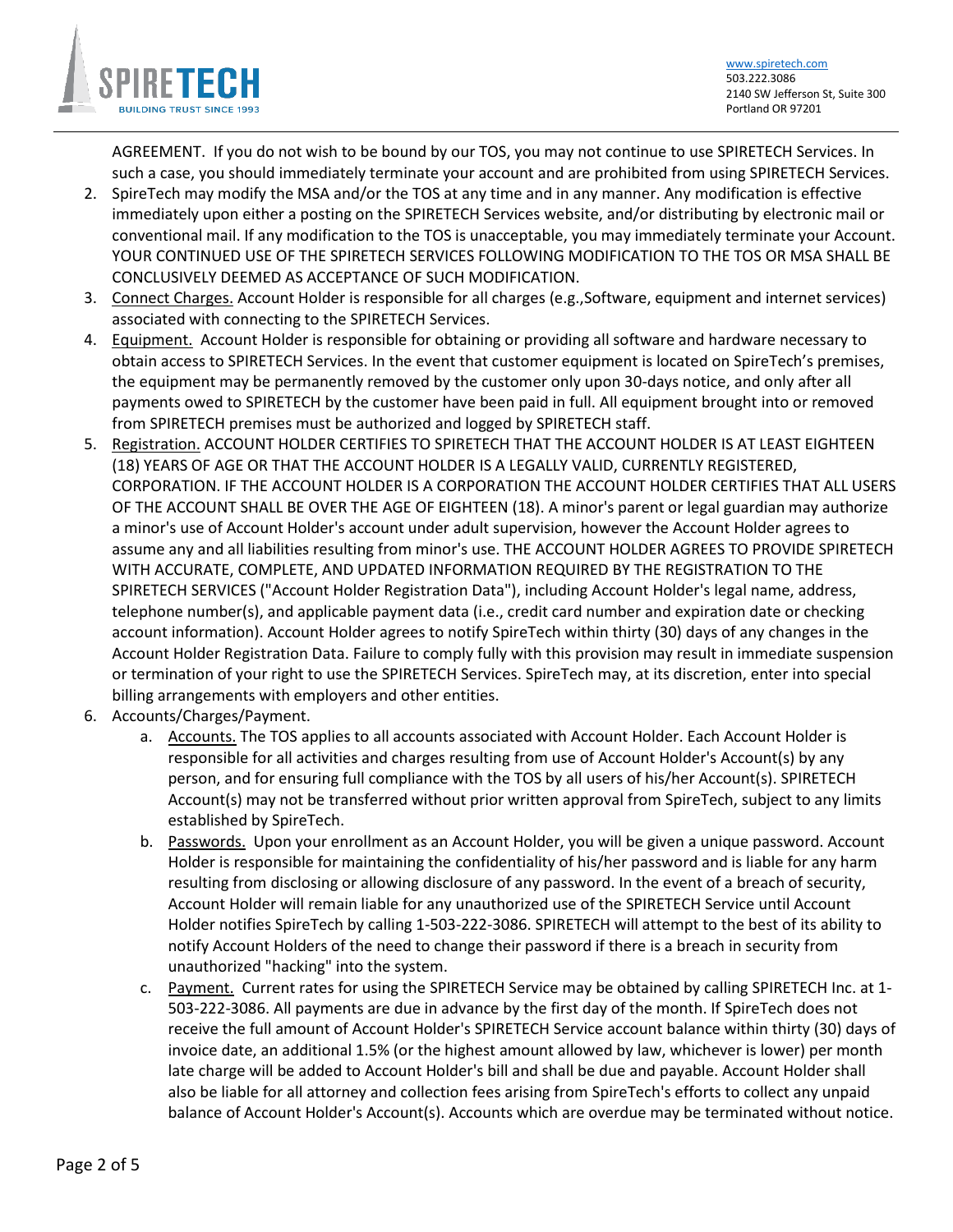

[www.spiretech.com](http://www.spiretech.com/) 503.222.3086 2140 SW Jefferson St, Suite 300 Portland OR 97201

- 7. On-line Conduct. Any conduct by an Account Holder that in SpireTech's discretion restricts or inhibits any other Account Holder from using or enjoying the SPIRETECH Service will not be permitted. Account Holder agrees to use the SPIRETECH Service only for lawful purposes. Account Holder is prohibited from posting to or transmitting through the SPIRETECH Service any unlawful, harmful, threatening, abusive, harassing, defamatory, vulgar, obscene, profane, hateful, racially, ethnically or otherwise objectionable material of any kind, including, but not limited to, any material which encourages conduct that would constitute a criminal offense, give rise to civil liability or otherwise violate any applicable local, state, national or international law. Account holder agrees to indemnify and hold SpireTech harmless for any violation of the terms of this agreement.
- <span id="page-2-0"></span>8. Content.
	- a. Proprietary Rights. Account Holder acknowledges that the SPIRETECH Service contains information, software, photos, video, graphics, music, sounds or other material (collectively, "Content") that are protected by copyrights, trademarks, trade secrets or other proprietary rights, and that these rights are valid and protected in all forms, media and technologies existing now or hereinafter developed. All Content is copyrighted as a collective work under the US Copyright laws. Account Holder may not modify, publish, transmit, participate in the transfer or sale, creation of derivative works, or in any way exploit, any of the Content, in whole or in part. If no specific restrictions are displayed, Account Holder may make copies of portions of the Content, including copyrighted material, trademarks, or other proprietary materials, provided that the copies are made only for Account Holder's personal use and that Account Holder maintains any notices contained in the Content such as all copyright notices, trademark legends or other proprietary rights notices. Except as provided in the preceding sentence or as permitted by the fair use privilege under the US copyright laws (see e.g. 17 U.S.C. Section 107), You may not upload, post, reproduce, or distribute Content protected by copyright, or other proprietary right, without obtaining permission of the copyright owner. Use of any software Content shall be governed by the software license agreement accompanying such software.
	- b. Distribution/Uploading of Third Party Content. Account Holder may upload to the software files or otherwise distribute on the SPIRETECH Service only Content that is not subject to any copyright or other proprietary rights protection (collectively, "Public Domain Content"), or Content in which the author has given express authorization for on-line distribution. Any copyrighted Content submitted with the consent of a copyright owner should contain a phrase such as "Copyright owned by [name of the owner]; Used by Permission." The unauthorized submission of copyrighted or other proprietary Content constitutes a breach of the TOS and could subject You to criminal prosecution as well as personal liability for damages in a civil suit. The Account Holder, You, not SpireTech or its independent contractors, are liable for any damage resulting from any infringement of copyrights, proprietary rights, or any other harm arising from such submission. Subject to this grant, the owner of Content placed on the SPIRETECH Service retains any and all rights which may exist in such Content.
	- c. Export. The US export control laws regulate the export and re-export of technology originating in the United States. This includes the electronic transmission of information and software to foreign countries and to certain foreign nationals. Account Holder agrees to abide by these laws -- including but not limited to the Export Administration Act, the Arms Export Control Act and their implementing regulations -- and not to transfer, by electronic transmission or otherwise, any Content derived from the SPIRETECH Service to either a foreign national or a foreign destination without first obtaining any required government authorization. Account Holder further agrees not to upload to the SPIRETECH Service any data or software that cannot be exported without prior written government authorization, including, but not limited to, certain types of encryption software. This assurance and commitment shall survive termination of the Agreement. In addition, because the US export control laws currently prohibit nationals of Cuba, Iran, Libya, North Korea and Syria from gaining access to certain Content on the SPIRETECH Service, nationals of these countries currently may not legally access the SPIRETECH Service at this time.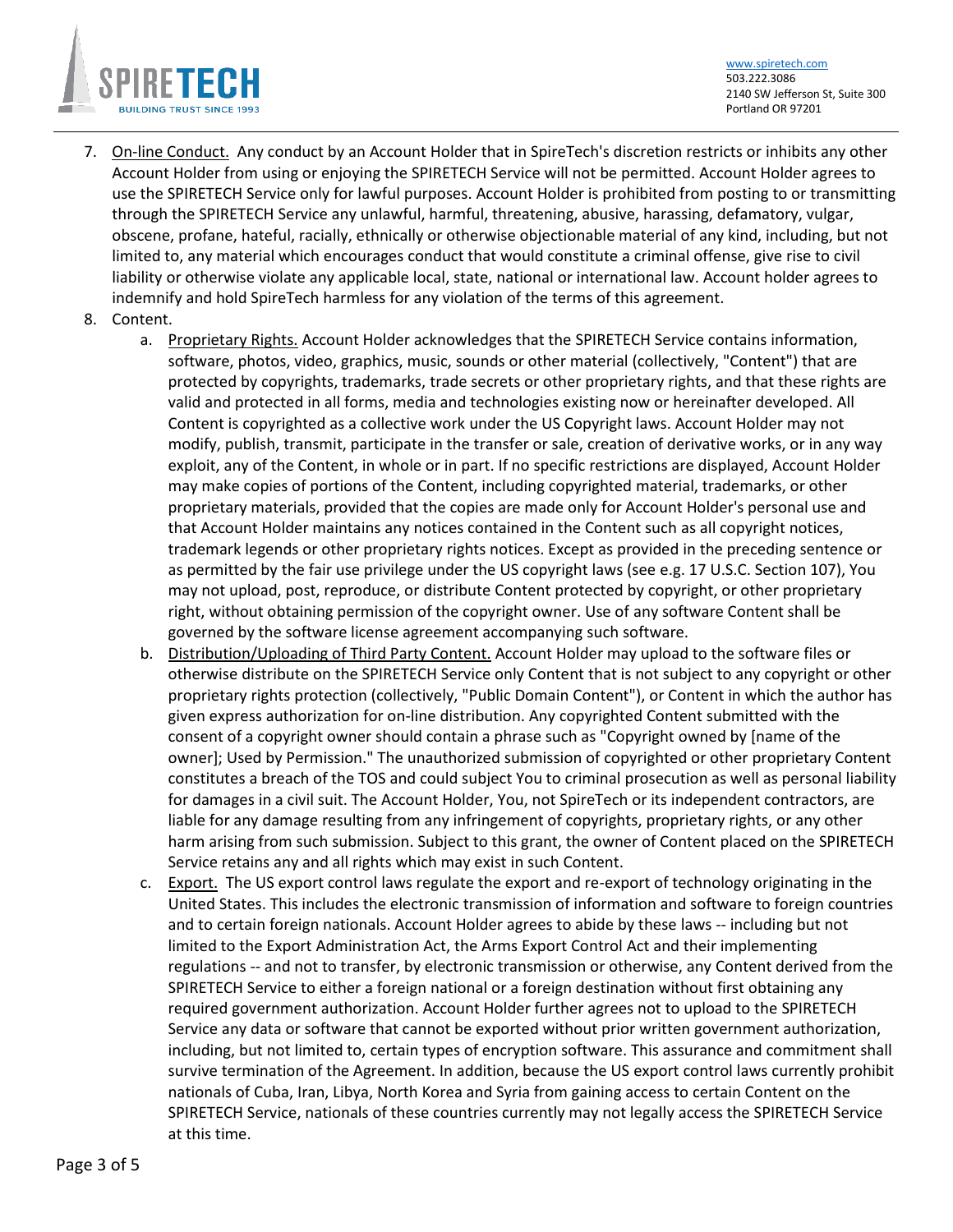

[www.spiretech.com](http://www.spiretech.com/) 503.222.3086 2140 SW Jefferson St, Suite 300 Portland OR 97201

- d. Benefit of Provisions. The foregoing provisions of this section [8](#page-2-0) are for the benefit of SpireTech and its independent third-party information providers ("Information Providers"), merchants ("Merchants") and licensors ("Licensors"), and each shall have the right to assert and enforce such provisions directly on their own behalf.
- 9. Third Party Content. SpireTech is a distributor (and not a publisher) of Content supplied by third parties and Account Holders. Accordingly, SpireTech has no more editorial control over such Content than does a public library, bookstore, or newsstand. Any opinions, advice, statements, services, offers, or other information or Content expressed or made available by third parties, including Information Providers, Merchants (as defined herein), Account Holders, or any other user of the SPIRETECH Service, are those of the respective author(s) or distributor(s) and not of SpireTech. SPIRETECH, INC. DOES NOT GUARANTEE THE ACCURACY, COMPLETENESS, OR USEFULNESS OF ANY CONTENT, NOR ITS MERCHANTABILITY OR FITNESS FOR ANY PARTICULAR PURPOSE. (Refer to the Section further below for the complete provisions governing limitation of liabilities and disclaimers of warranty.) In many instances, the Content available through the SPIRETECH Service represents the opinions and judgments of the respective Information Provider, Account Holder, or other user not under contract with SpireTech. SpireTech neither endorses nor is responsible for the accuracy or reliability of any opinion, advice or statement made on the SPIRETECH Service by anyone other than authorized SpireTech employee spokespersons while acting in their official capacities. Under no circumstances will SpireTech be liable for any loss or damage caused by reliance on information obtained through the SPIRETECH Service.
- 10. Retention of Files. Account Holder is responsible for retention of all files, information data and other materials as may be necessary for reconstruction of any files, information material or messages lost or misprocessed by SpireTech.
- 11. Lawful Purposes. SPIRETECH's Service is provided only for lawful purposes. Account Holders are prohibited from posting to or transmitting through the SPIRETECH Service any unlawful, harmful, threatening, abusive, harassing, defamatory, vulgar, obscene, profane, hateful, or offensive material.
- 12. SpireTech's Rights. SpireTech may electronically monitor services and uses for adherence to the TOS and may disclose any Content, records or electronic communication of any kind (i) to satisfy any law, regulation or authorized governmental request, (ii) if such disclosure is important to operate the SPIRETECH Service, or (iii) to protect the rights or property of SpireTech, its Account Holders , or other Information Providers or Merchants. SpireTech reserves the right to prohibit conduct, communication, or Content that violates any applicable law. Notwithstanding the foregoing, neither SpireTech nor its Information Providers have the practical ability to restrict conduct, communication or Content which might violate its TOS prior to transmission on the SPIRETECH Service, nor can they ensure prompt editing or removal of questionable Content after on-line distribution. SpireTech shall not assume liability for any action or inaction with respect to conduct, communication or Content on the SPIRETECH Service. SpireTech will not intentionally monitor or disclose any private electronic communication unless permitted or required by law. SpireTech may terminate immediately without notice any Account Holder who misuses or fails to abide by the TOS, including, without limitation, E-Mail, colocation, or hosting.
- <span id="page-3-0"></span>13. LIMITATION OF LIABILITY AND DISCLAIMER OF WARRANTY
	- a. ACCOUNT HOLDER EXPRESSLY AGREES THAT USE OF THE SPIRETECH SERVICE IS AT ACCOUNT HOLDER'S SOLE RISK. NEITHER SPIRETECH, ITS EMPLOYEES, AFFILIATES, AGENTS, THIRD-PARTY INFORMATION PROVIDERS, MERCHANTS, LICENSORS OR THE LIKE, WARRANT THAT THE SPIRETECH SERVICE WILL BE UNINTERRUPTED OR ERROR FREE; NOR DO THEY MAKE ANY WARRANTY AS TO THE RESULTS THAT MAY BE OBTAINED FROM THE USE OF THE SPIRETECH SERVICE, OR AS TO THE ACCURACY, RELIABILITY OR CONTENT OF ANY INFORMATION, SERVICE, OR MERCHANDISE PROVIDED THROUGH THE SPIRETECH SERVICE.
	- b. THE SPIRETECH SERVICE IS PROVIDED ON AN "AS IS," "AS AVAILABLE" BASIS WITHOUT WARRANTIES OF ANY KIND, EITHER EXPRESSED OR IMPLIED, INCLUDING, BUT NOT LIMITED TO, WARRANTIES OF TITLE OR IMPLIED WARRANTIES OF MERCHANTABILITY OR FITNESS FOR A PARTICULAR PURPOSE, OTHER THAN